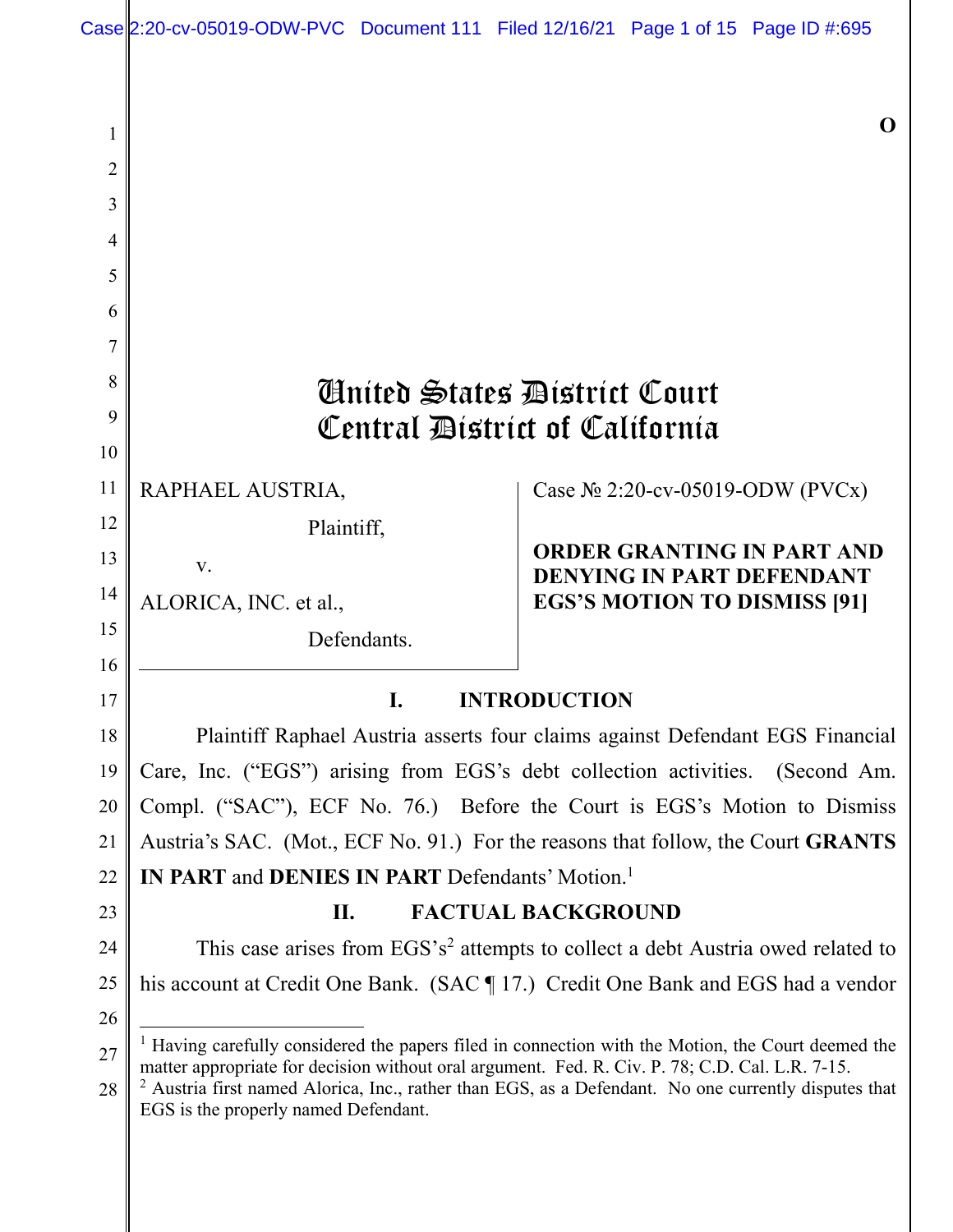agreement under which EGS placed collections calls to collect on Credit One Bank's outstanding debts. (*Id.* ¶¶ 18, 36, 45.)

2 3

4

5

6

7

8

9

10

11

12

13

14

15

16

21

22

27

1

In January 2019, Austria began receiving calls on his cell phone in January 2019 regarding an alleged debt.  $(SAC - 17)$  Over the next seven months, Austria received around 550 calls on his cell phone from 150 different numbers, often multiple times a day. (*Id.* - 20, 34, 35.) The calls persisted despite Austria's multiple attempts to revoke his consent to being contacted by telephone.  $(Id. - 24, ...)$ 28, 32.) EGS misrepresented or concealed its identity throughout this process. (*Id.*  $-41-42.$ 

Austria asserts four claims against EGS and Defendants iEnergizer Inc., Sutherland Global Services, Inc., and First Contact LLC for (1) violations of the federal Telephone Consumer Protection Act ("TCPA"), (2) violations of the federal Fair Debt Collection Practices Act ("FDCPA"), (3) violations of the California Rosenthal Fair Debt Collection Practices Act ("Rosenthal Act"), and intrusion upon seclusion. Austria has since dismissed iEnergizer and Sutherland Global Services; First Contact, for its part, answered on July 27, 2021. (ECF No. 88.)

17 18 19 20 EGS moved to dismiss the SAC for failure to state a claim, and the parties briefed the motion. (Mot.; Opp'n, ECF No. 94; Reply, ECF No. 101.) After the Court took the matter under submission, EGS filed a Notice of Supplemental Authority. (Notice Supp. Authority, ECF No. 107.) Having received and reviewed these materials, the Court rules as follows.

## **III. LEGAL STANDARD**

23 24 25 26 28 A court may dismiss a complaint under Rule 12(b)(6) for lack of a cognizable legal theory or insufficient facts pleaded to support an otherwise cognizable legal theory. *Balistreri v. Pacifica Police Dep't*, 901 F.2d 696, 699 (9th Cir. 1988). To survive a dismissal motion, a complaint need only satisfy the "minimal notice pleading requirements" of Rule 8(a)(2). *Porter v. Jones*, 319 F.3d 483, 494 (9th Cir. 2003). Rule 8(a)(2) requires "a short and plain statement of the claim showing that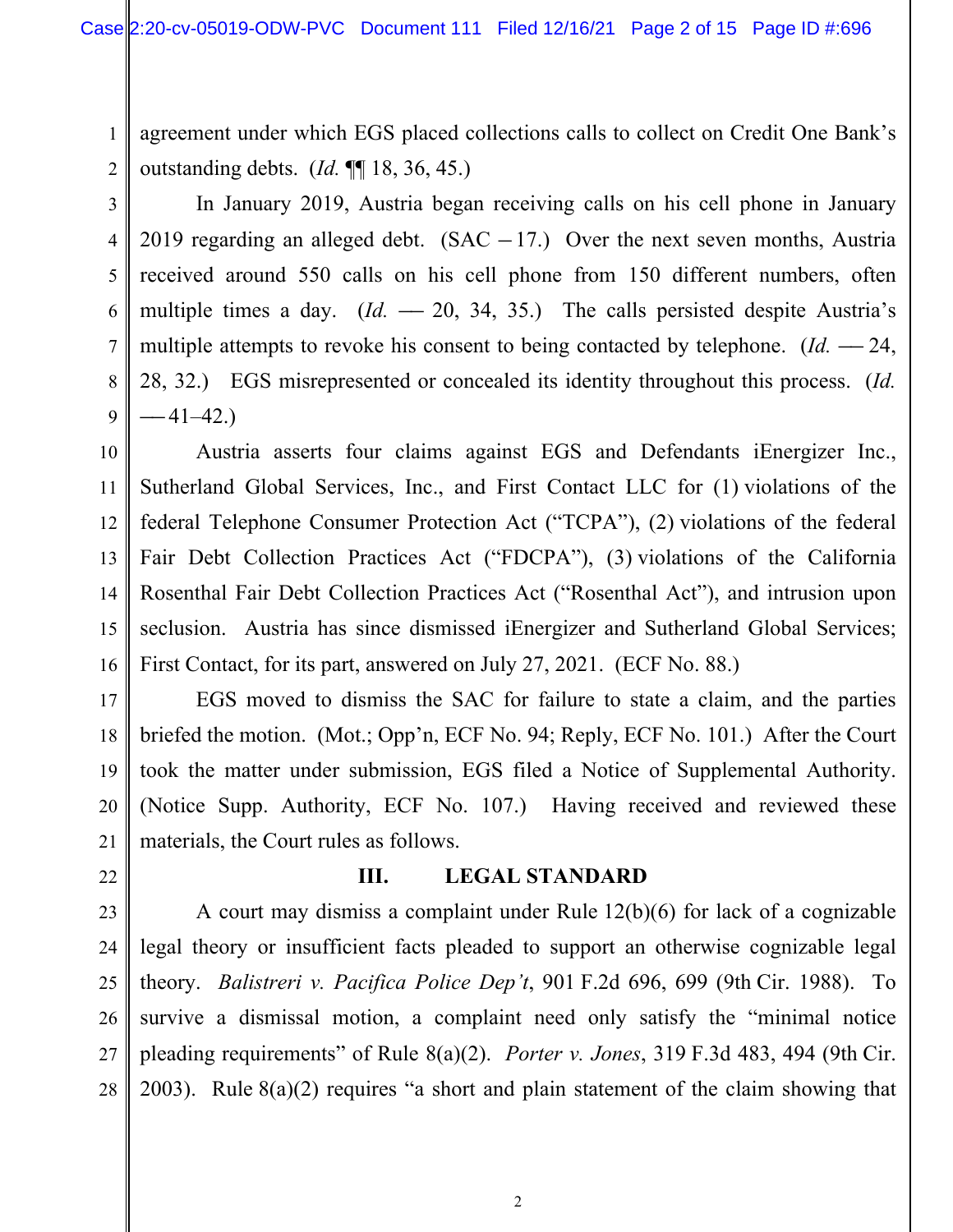3 4 the pleader is entitled to relief." The factual "allegations must be enough to raise a right to relief above the speculative level." *Bell Atl. Corp. v. Twombly*, 550 U.S. 544, 555 (2007); *Ashcroft v. Iqbal*, 556 U.S. 662, 678 (2009) (holding that a claim must be "plausible on its face" to avoid dismissal).

5 6 7 8 9 12 13 The determination of whether a complaint satisfies the plausibility standard is a "context-specific task that requires the reviewing court to draw on its judicial experience and common sense." *Iqbal*, 556 U.S. at 679. A court is generally limited to the pleadings and must construe all "factual allegations set forth in the complaint . . . as true and . . . in the light most favorable" to the plaintiff. *Lee*, 250 F.3d at 679. However, a court need not blindly accept conclusory allegations, unwarranted deductions of fact, and unreasonable inferences. *Sprewell v. Golden State Warriors*, 266 F.3d 979, 988 (9th Cir. 2001).Ultimately, there must be sufficient factual allegations "to give fair notice and to enable the opposing party to defend itself effectively," and the "allegations that are taken as true must plausibly suggest an entitlement to relief, such that it is not unfair to require the opposing party to be subjected to the expense of discovery and continued litigation." *Starr v. Baca*, 652 F.3d 1202, 1216 (9th Cir. 2011).

18 19 20 21 22 23 24 25 Where a district court grants a motion to dismiss, it should generally provide leave to amend unless it is clear the complaint could not be saved by any amendment. *See* Fed. R. Civ. P. 15(a); *Manzarek v. St. Paul Fire & Marine Ins. Co*., 519 F.3d 1025, 1031 (9th Cir. 2008). Leave to amend "is properly denied . . . if amendment would be futile." *Carrico v. City & County of San Francisco*, 656 F.3d 1002, 1008 (9th Cir. 2011); *Schreiber Distrib. Co. v. Serv-Well Furniture Co.*, 806 F.2d 1393, 1401 (9th Cir. 1986) ("Leave to amend should be granted unless the court determines that the allegation of other facts consistent with the challenged pleading could not possibly cure the deficiency.").

26 27

1

2

10

11

14

15

16

17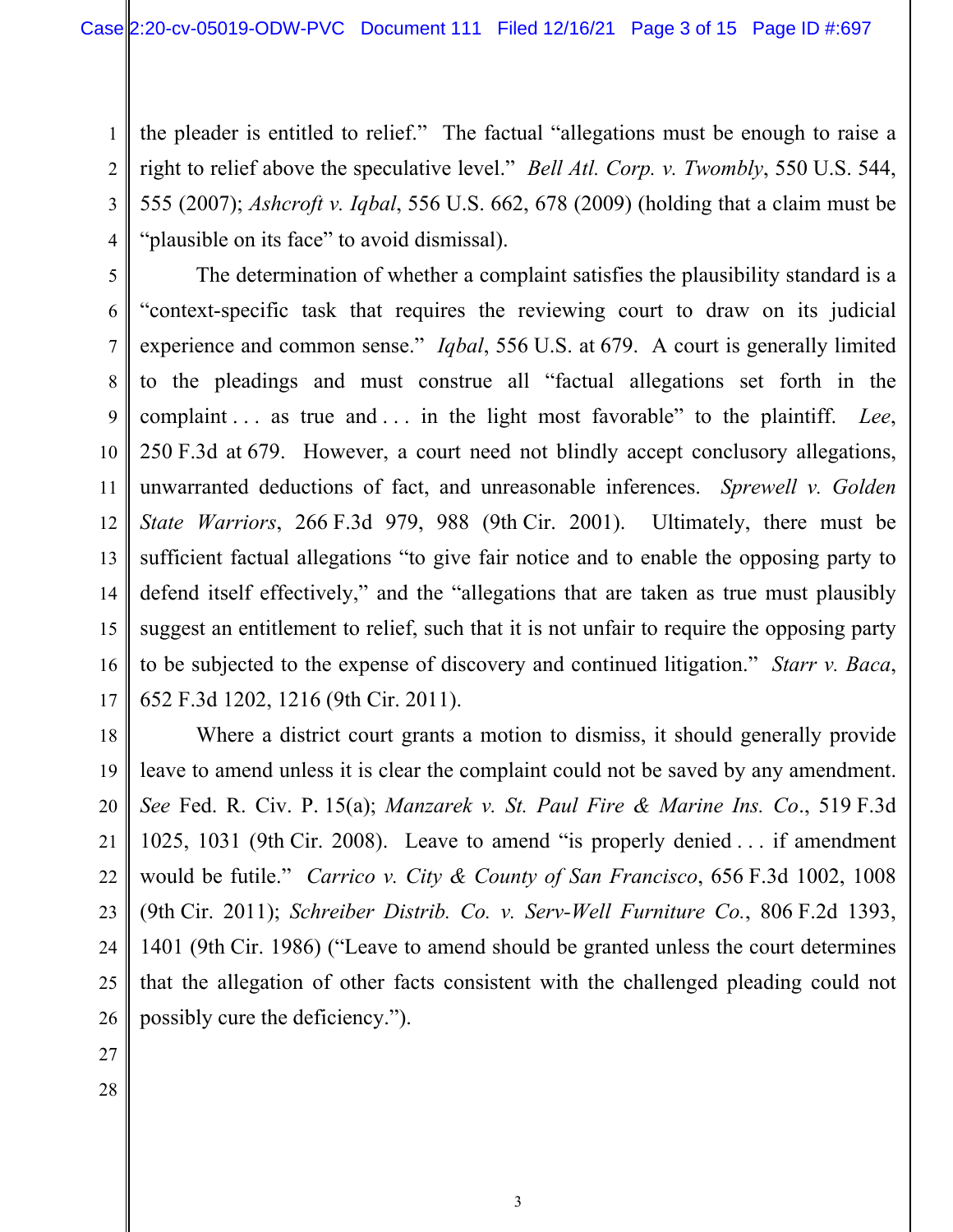# 1 2 3

7

9

10

11

12

13

14

15

16

17

19

20

21

22

23

24

25

26

27

28

#### **IV. DISCUSSION**

4 5 6 For the following reasons, Austria's allegations preclude the possibility of relief under the TCPA because EGS's system is not an automatic telephone dialing system as defined by the TCPA. By contrast, Austria states plausible entitlement to relief on his federal and state debt collection act claims as well as his intrusion upon seclusion claim.

## **A. Telephone Consumer Protection Act claim**

8 18 EGS moves for dismissal of Austria's TCPA claim on the basis that Austria fails to plausibly allege that EGS used an automatic telephone dialing system ("autodialer") in violation of the TCPA. (Mot. 5–10.) Under the TCPA, it is unlawful "to make any call . . . using any [autodialer] . . . to any telephone number assigned to a ... cellular telephone service." 47 U.S.C.  $\S 227(b)(1)(A)(iii)$ . The statute defines an autodialer as "equipment which has the capacity— $(A)$  to store or produce telephone numbers to be called, using a random or sequential number generator; and (B) to dial such numbers." *Id.* § 227(a)(1). The parties dispute whether alleging that a system calls a prepopulated list of customers or clients is still sufficient to state a TCPA claim in light of the Supreme Court's recent opinion in *Facebook, Inc. v. Duguid*, 141 S. Ct. 1163 (2021).

Prior to *Facebook*, district and reviewing courts had reached different conclusions regarding what exactly was modified by the phrase "using a random or sequential number generator."  $47 \text{ U.S.C.} \& 227(a)(1)(\text{A})$ . The Seventh Circuit identified four possible interpretations of subdivision (A) of the statute:

- (1)to store telephone numbers using a random or sequential number generator, or to produce telephone numbers using a random or sequential number generator;
	- (2) any storing or producing of telephone numbers to be called, provided that those telephone numbers *were previously generated* using a random or sequential number generator;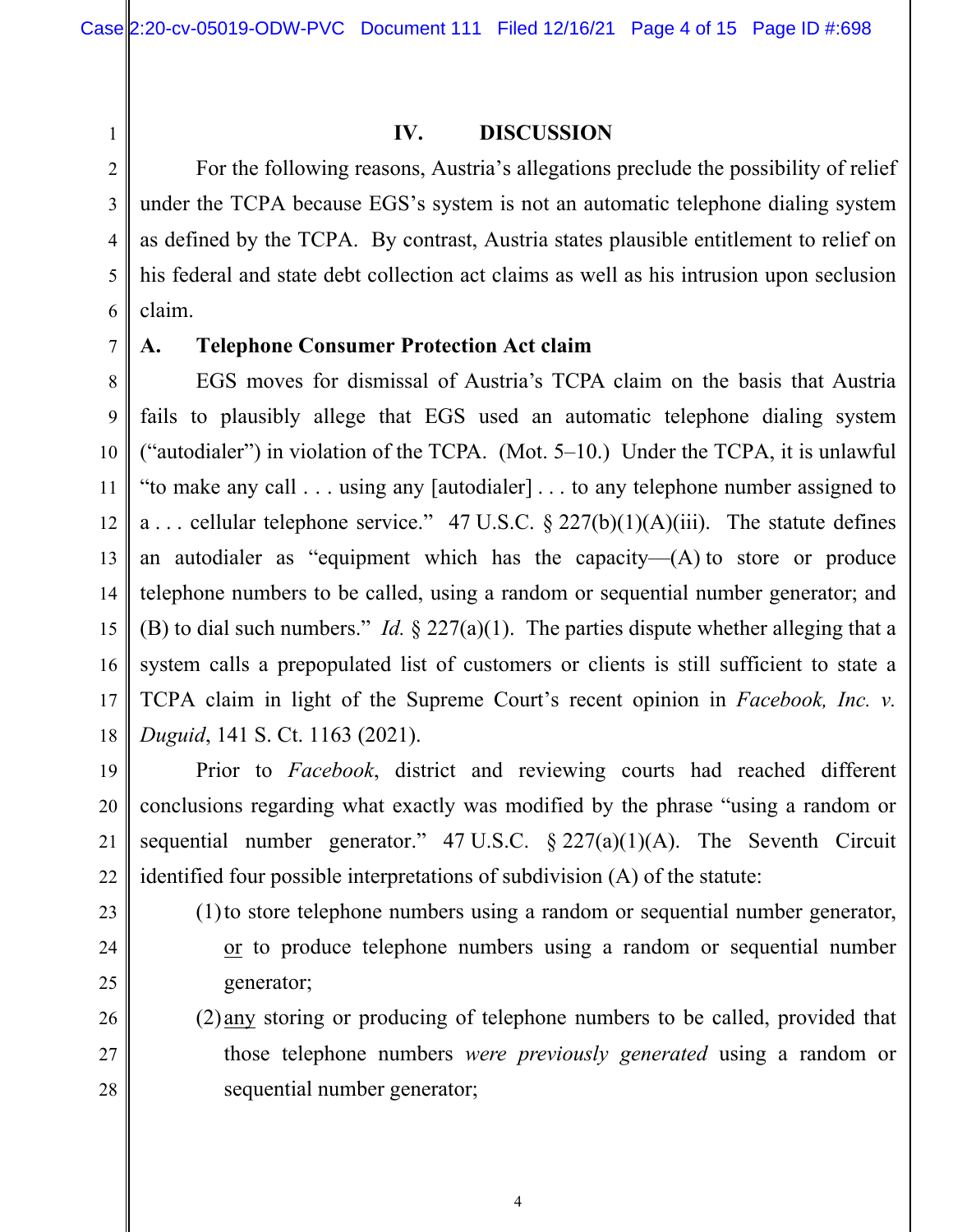- (3) to store, generally, telephone numbers to be called,  $or$  to produce telephone</u> numbers using a random or sequential number generator;
- (4) any storing or producing of telephone numbers to be called, provided that those telephone numbers *are later dialed* using a random or sequential number generator.

*Gadelhak v. AT&T Servs., Inc.*, 950 F.3d 458, 464–67 (7th Cir. 2020). The district court had adopted the second interpretation, but the Seventh Circuit overruled it and joined the Eleventh and Third Circuits in adopting the first interpretation, while the Second and Ninth Circuits adopted the third. $3$  The grammatical difference between the first and third interpretations was whether the antecedent phrase "using a random or sequential number generator" only modifies "produce" or if it also modifies "store." The practical difference was that under the Ninth Circuit's interpretation a device met the definition of an autodialer as long as it had the capacity to store numbers to be called and dial them automatically, even if it was incapable of using a random or sequential number generator at all. *Facebook*, 141 S. Ct. at 1168.

16 17 18 19 20 21 22 23 24 In addressing this circuit split, the Supreme Court reversed the Ninth Circuit's holding and explicitly held that "a necessary feature of an autodialer under  $\S 227(a)(1)(A)$  is the capacity to use a random or sequential number generator to either store or produce phone numbers to be called." 141 S. Ct. at 1173. This holding effectively strikes interpretation number (3) from the set of four interpretations the Seventh Circuit considered in *Gadelhak*. What the Supreme Court in *Facebook* did not do, however, is indicate exactly which of the other three readings discussed by the Seventh Circuit, if any, is the correct one. This distinction is crucial here because if interpretation (1) or (4) is correct, then Austria states a plausible claim, because it is

25

1

2

3

4

5

6

7

8

9

10

11

12

13

14

<sup>26</sup> 27 <sup>3</sup> *See Gadelhak v. AT&T Servs., Inc.*, 950 F.3d 458 (7th Cir. 2020); *Glasser v. Hilton Grand Vacations Co.*, 948 F.3d 1301 (11th Cir. 2020); *Dominguez v. Yahoo, Inc.*, 894 F.3d 116 (3d Cir. 2018); *Marks v. Crunch San Diego, LLC*, 904 F.3d 1041, 1050 (9th Cir. 2018), *abrogated by* 

<sup>28</sup> *Facebook*, 141 S. Ct. 1163; *Duran v. La Boom Disco, Inc.*, 955 F.3d 279, 281 (2d Cir. 2020), *cert. granted, judgment vacated*, 141 S. Ct. 2509 (2021), *and abrogated by Facebook*, 141 S. Ct. 1163.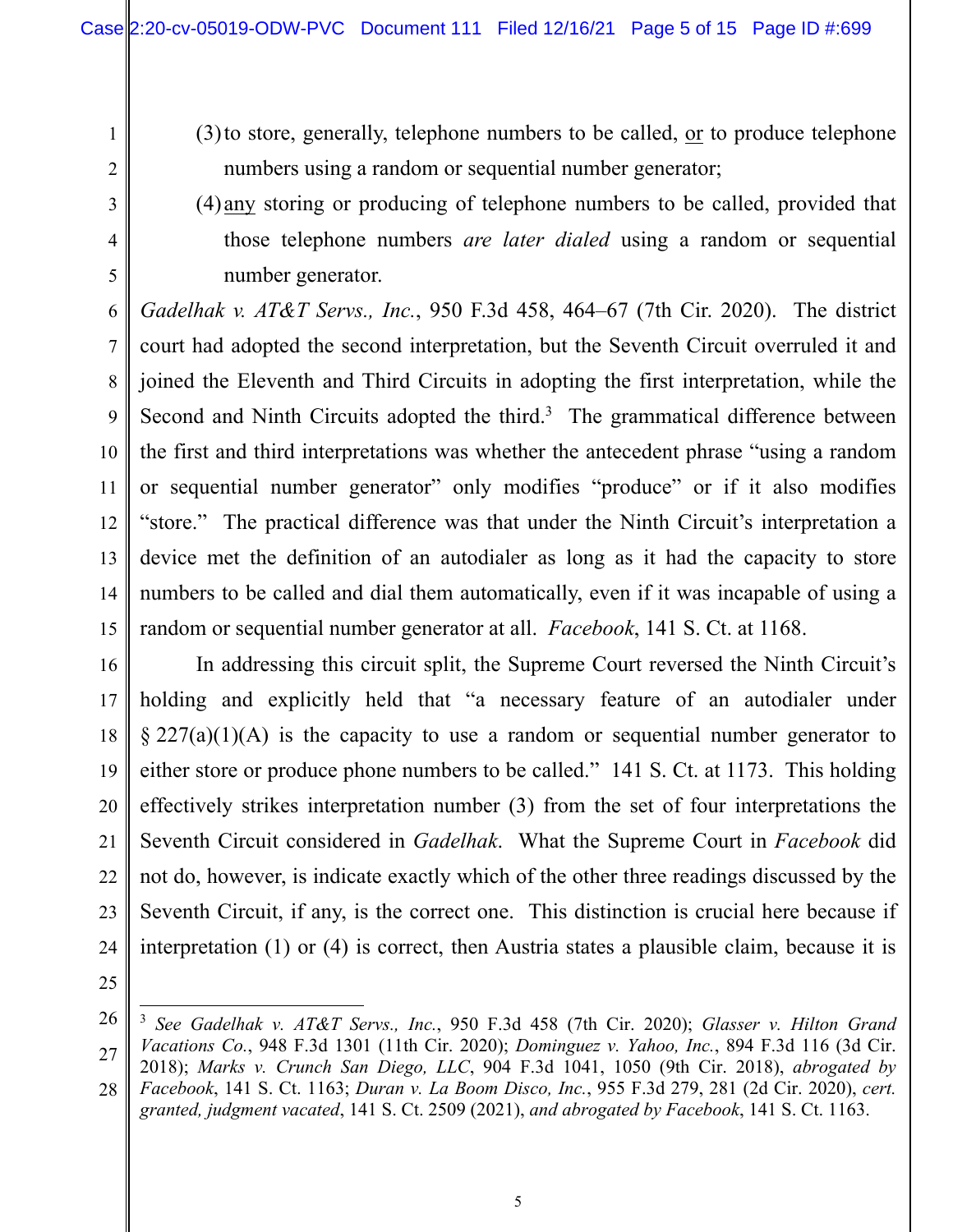1 2 3 4 plausible that EGS's system either (1) used a random or sequential number generator to store the phone numbers of Austria and others who owed debts to Credit One Bank, or (4) that EGS's systems used a random or sequential number generator to determine which of the phone numbers on the list of putative debtors it would call next. If, on the other hand, interpretation (2) is correct, then the Court must dismiss the TCPA without leave to amend, because the numbers EGS called were numbers of customers of Credit One Bank, not numbers generated by a random or sequential number generator.

 Footnote seven in the *Facebook* opinion speaks to this question without directly deciding or resolving it. The footnote's purpose is to address concerns that the Court's rejection of the Ninth Circuit's interpretation renders the word "store" in the TCPA definition of an autodialer superfluous. 141 S. Ct. at 1172 n.7. To allay these concerns, the Supreme Court explained that the word "store" is meant to cover a broader range of autodialing than simply "produce." *Id.* The Court provided the example of an autodialer that "use[s] a random number generator to determine the order in which to pick phone numbers from a preproduced list" and "then store[s] those numbers to be dialed at a later time." *Id.* At first brush, this note seems to support interpretation (1) or (4), because it describes a situation where the random or sequential number generator is used either to store the numbers in the preproduced list (interpretation (1)) or to later determine the order in which those predetermined numbers would be called (interpretation (4)).

The citation that immediately follows the Supreme Court's example, however, tells a different story. The citation is to an amicus brief filed by the Professional Association for Customer Engagement. In the example in the amicus brief, the hypothetical system indeed uses a random number generator to determine the order in which to call numbers on a preproduced list—but that preproduced list was itself a list of phone numbers *generated by a random or sequential number generator*. *Hufnus v. DoNotPay, Inc.*, No. 20-cv-08701-VC, 2021 WL 2585488, at \*1 (N.D. Cal. June 24,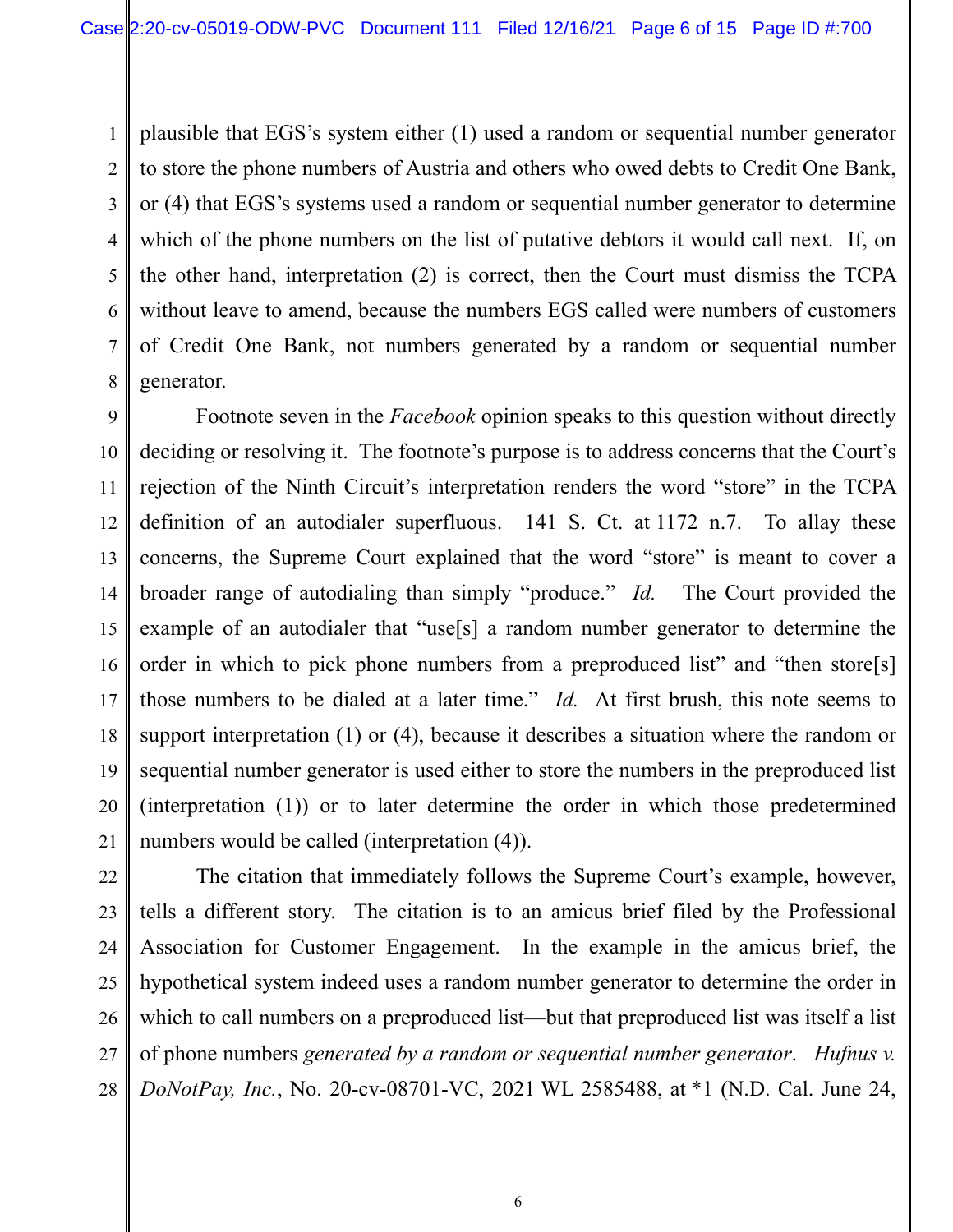1 2 3 4 5 6 7 8 2021). ("That brief makes clear that the 'preproduced list' of phone numbers referenced in the footnote was itself created through a random or sequential number generator."); *In re Portfolio Recovery Assocs., LLC, Tel. Consumer Prot. Act Litig.*, No. 11md02295 JAH - BGS, 2021 WL 5203299, at \*3–\*4 (S.D. Cal. Nov. 9, 2021) (same); *Timms v. USAA Fed. Saving Bank*, --- F. Supp. 3d ---, 2021 WL 2354931, at \*6 (D.S.C. 2021) (same); *Barry v. Ally Financial, Inc.*, No. 20-12378, 2021 WL 2936636, at \*6 (E.D. Mich. July 13, 2021) (same). Thus, the citation itself appears to support interpretation (2) and not interpretations (1) and (4).

 This Court finds that interpretation (2) is the one that finds most support in the text of the statute, the purpose of the TCPA, and in case law before, after, and including *Facebook*. As the Supreme Court pointed out in *Facebook*, the TCPA was drafted because

Congress found autodialer technology to be uniquely harmful. It threatened public safety by "seizing the telephone lines of public emergency services, dangerously preventing those lines from being utilized to receive calls from those needing emergency services." H. R. Rep. No. 102–317, p. 24 (1991). Indeed, due to the sequential manner in which they could generate numbers, autodialers could simultaneously tie up all the lines of any business with sequentially numbered phone lines. Nor were individual consumers spared: Autodialers could reach cell phones, pagers, and unlisted numbers, inconveniencing consumers and imposing unwanted fees.

141 S. Ct. at 1167. The Court also noted that at the time "most cellular providers charged users not only for outgoing calls but also for incoming calls." *Id.* at 1167 n.1.

27 28 None of these concerns are present in a case where the phone numbers being dialed come from a legitimate list of customer or client contacts rather than the workings of a random or sequential number generator. Austria alleges EGS is calling him as an alleged debtor of Credit One Bank. While it is plausible that EGS is calling other potential debtors of Credit One Bank, it is not plausible that EGS is calling other numbers at random or sequentially. Austria's allegations therefore present no concern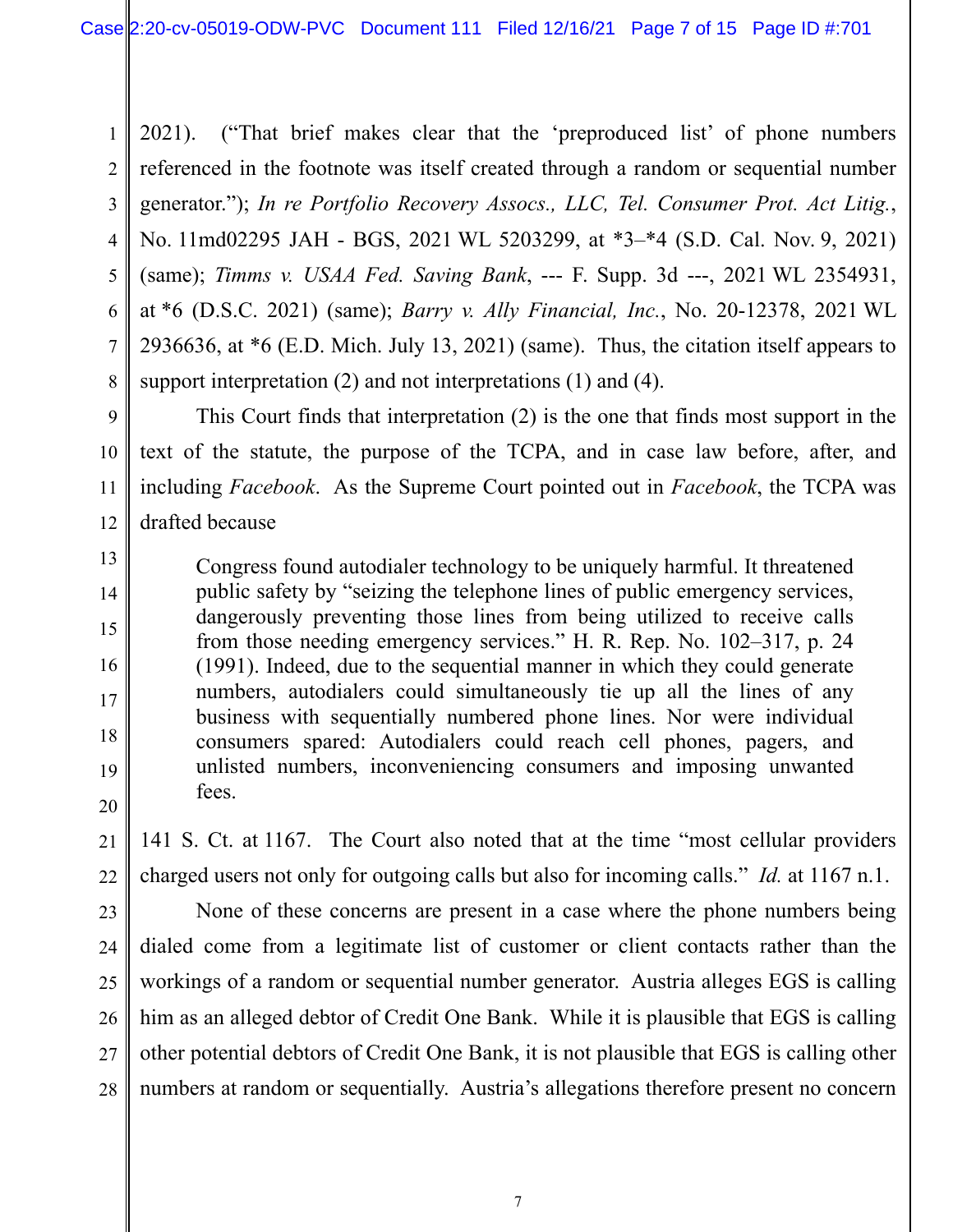1 2 3 4 that EGS's system will seize up the telephone lines of public emergency services, tie up the lines of businesses with sequentially numbered phone lines, or cause inconvenience or expense to owners of individual cell or home phone numbers who have nothing to do with Credit One Bank. *Facebook*, 141 S. Ct. at 1167.

5 6 7 8 9 10 11 12 13 14 15 16 17 18 19 Interpretation (2) also comports with the plain language of the statute at least as well as any other interpretation. In reviewing other courts' detailed attempts to harmonize the disjunctive nature of "store or produce" with the ambiguous placement of the comma and antecedent phrase, this court must bear in mind that at "a purported plain-meaning analysis based only on punctuation is necessarily incomplete and runs the risk of distorting a statute's true meaning." *U.S. Nat'l Bank of Or. v. Indep. Ins. Agents of Am., Inc.*, 508 U.S. 439, 454 (1993). This is especially true here, where, as the Seventh Circuit has noted, the comma at issue is "ungrammatical under any interpretation." *Gadelhak*, 950 F.3 at 468; *see also Facebook*, 141 S. Ct. at 1173–75 (Alito, J., concurring) (concurring in judgment but cautioning against "heavy reliance" on canons of statutory interpretation). In this case, the interpretive difficulties of the TCPA's definition of an autodialer are lessened when the phrase "store or produce" is viewed less as two strictly disjunctive prongs and more as a three-word phrase that represents a single, unified concept. This deprioritizes the need to focus on which of the two verbs the antecedent phrase modifies and it prioritizes a more natural reading of the text based on Congress' intentions.

To illustrate this observation, the word "prepare" can be used in the statute as a stand-in for the phrase "store or produce"—not to replace Congress' words, but to demonstrate how the interpretive problems are solved when the phrase is viewed as a single concept. Thus, for the sake of illustration, the statute would read "prepare numbers to be called, using a random or sequential number generator."

First, in this iteration, the reasons for the comma and its placement are clear and unambiguous: the comma's purpose is to separate "called" from "using" in order to indicate that Congress meant "prepare numbers using a random or sequential number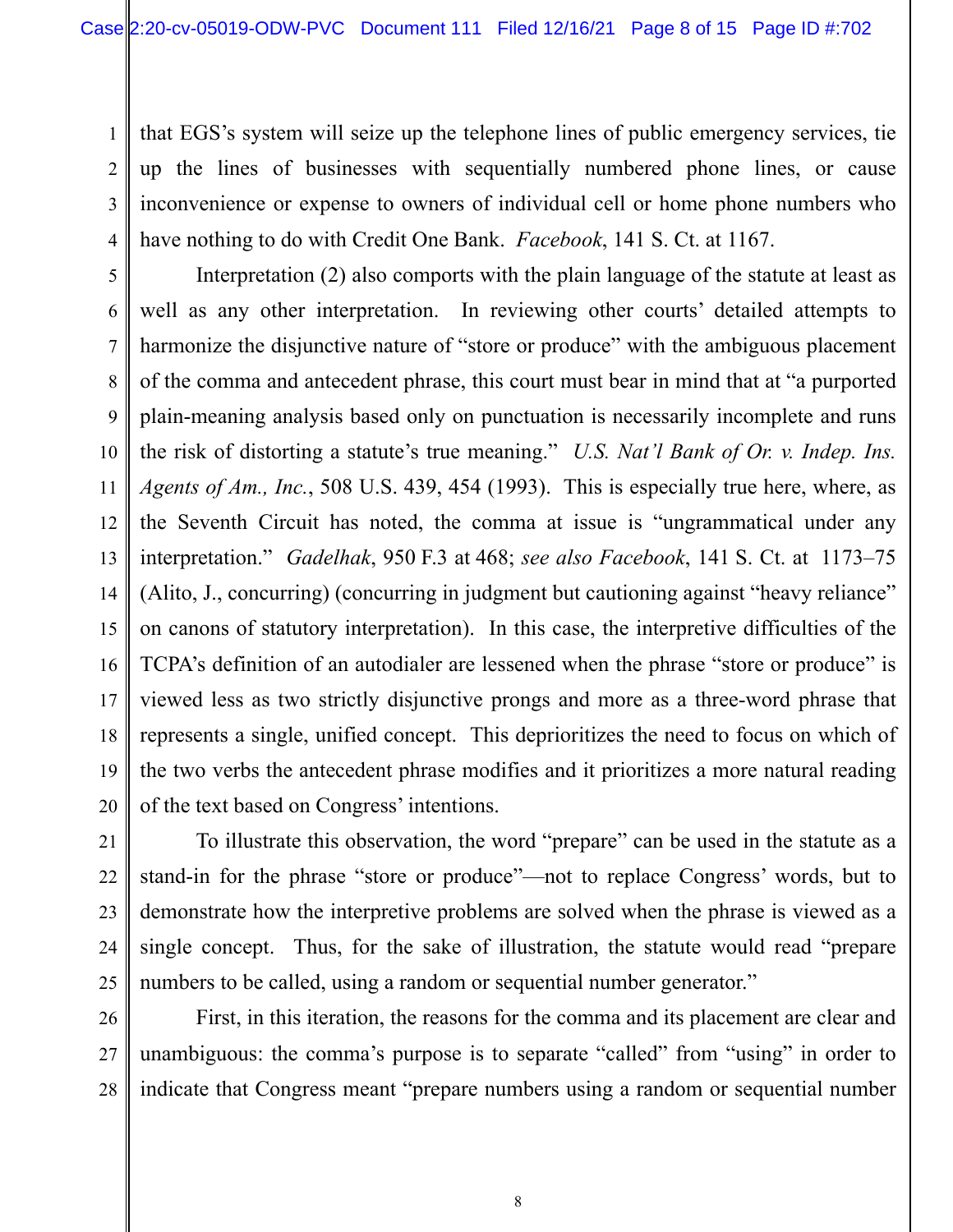generator and then later call them," not "prepare numbers, which will later be called using a random or sequential number generator."<sup>4</sup>

2 3

4

5

6

7

8

9

10

11

1

Viewing "store or produce" as a single concept also addresses the Seventh Circuit's concern that interpretation (2) requires courts to add a word that is not there. *Gadelhak*, 950 F.3d at 465–66. Rather than modifying "telephone numbers," the antecedent phrase modifies the singular concept of "store or produce," with no need to add a word for the sake of grammar. Interpretation (2) is also fully consistent with *Facebook* itself, and it is as consistent as practically possible with *Facebook* footnote seven, because it both acknowledges that "store or produce" was meant to cover all the ways that a phone number might be generated using a random or sequential number generator while avoiding rendering "store" superfluous.

12 13 14 15 16 17 18 19 20 21 22 23 24 25 26 Interpretations (1) and (4), on the other hand, lead to absurdities. Under interpretation (1), the prohibited action is storing a phone number using a random or sequential number generator. This definition is broad, vague, and unworkable. To illustrate, suppose Company A has a list of customer phone numbers that it places into spreadsheet software (such as Excel) as individual line items. In most spreadsheet programs, the sheet lines are numbered, and a band on the left side of the screen provides a sequential list of numbers, such that in Company A's spreadsheet, each customer phone number corresponds to a sequential line number. Company A saves the Excel chart onto its hard drive. Technically speaking, the company has stored its pre-existing phone numbers by making use of a sequential number-generating feature in Excel, thus satisfying the first prong of the TPCA. If Company A later uses that Excel chart to call its customers, it has technically violated the TCPA. That this is a TCPA violation is illogical, not only because these actions are far afield from Congress' stated concerns in passing the TCPA, but also because one is left wondering exactly what Company A did wrong in this hypothetical.

- 27
- 28

<sup>4</sup> This second reading is likely foreclosed by *Facebook* in any case.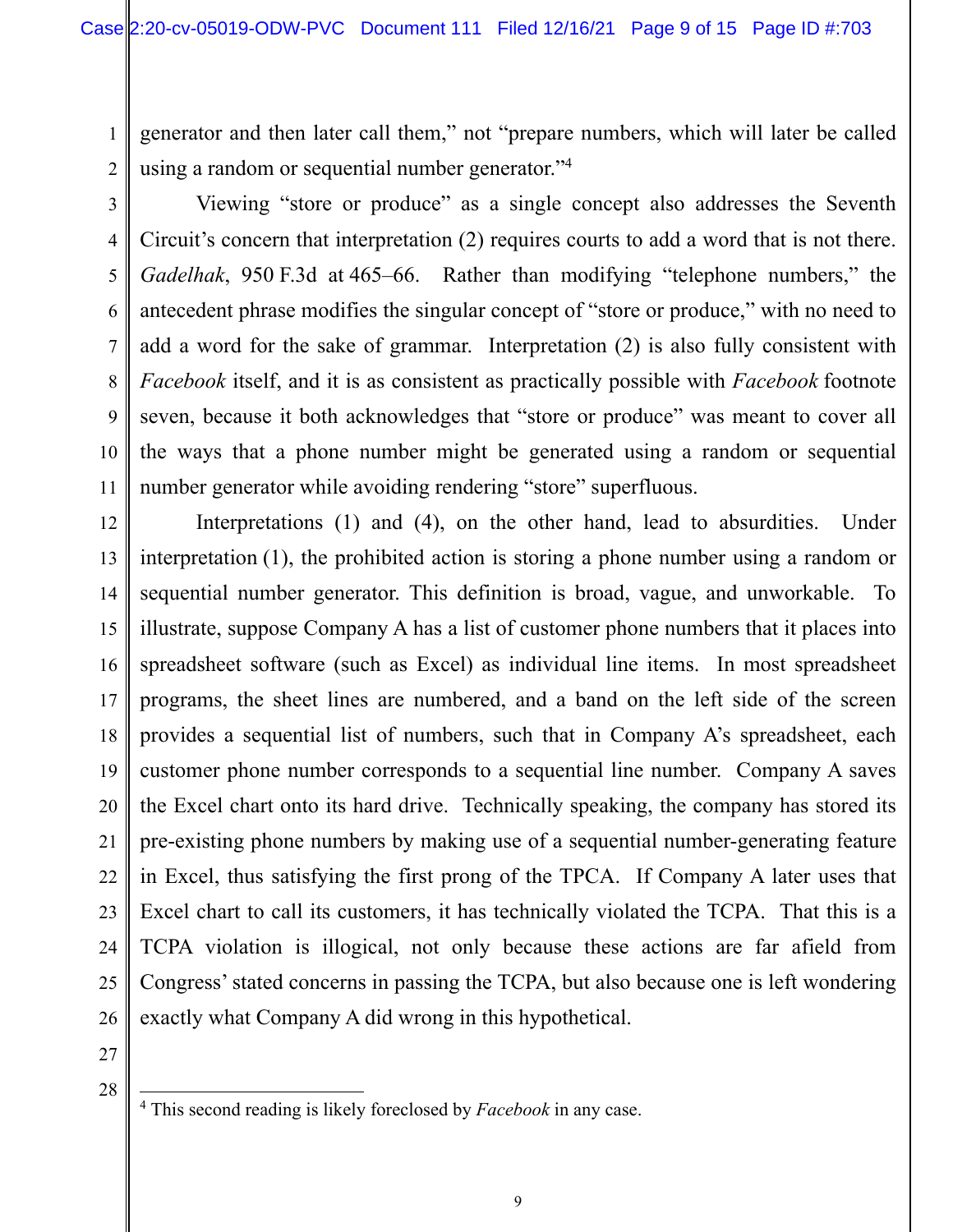2

1 3 4 5 6 7 8 9 By contrast, suppose Company B does the same thing, except it saves its customer phone numbers to a word processing document, which does not generate a sequential list of numbers to accompany the customer phone numbers. Company B can call the customers on that list without incurring TCPA liability. Yet, there is no logical or legal reason why Company A should incur TCPA liability but Company B should not. These fine distinctions have nothing to do with any of the reasons Congress passed the TCPA, and the fact that Austria's proffered interpretation leads the Court into this territory is strong evidence that Austria's interpretation is far afield from Congress' intentions.

10 11 12 13 14 15 16 17 18 Similar problems arise with interpretation (4). Moreover, interpretation (4) appears to be most at odds with the comma. If Congress had intended interpretation (4), then excluding the comma would have made it much clearer that what was meant was "dialed using a random or sequential number generator," not "stored or produced using a random number generator." And in any case, although the *Facebook* Court was not directly analyzing whether interpretation (4) was proper, its holding that "using a random or sequential number generator" applies to both "store and produce" seems to preclude any reasonable argument that "using a random or sequential number generator" somehow also or alternatively applies to "dialed." 141 S. Ct. at 1173.

19 20 21 22 23 24 25 26 27 28 Accordingly, this Court concludes that interpretation (2) is proper, which requires dismissal of Austria's TCPA claim. This conclusion is in accord with district courts in the Ninth Circuit who, following *Facebook*, have dismissed very similar TCPA claims at the pleading stage. One district court in the Ninth Circuit found that a platform was not an autodialer because "the platform only contacts phone numbers specifically provided by consumers during [the defendant's] registration process, and not phone numbers identified in a random or sequential fashion." *Hufnus*, 2021 WL 2585488, at \*1. Another court found the same, noting that the "preproduced list" in *Facebook* footnote 7 "is one that is 'sequentially generated and stored" and requiring the same of a TCPA defendant's system. *Barry*, 2021 WL 2936636, at \*6; *see also In*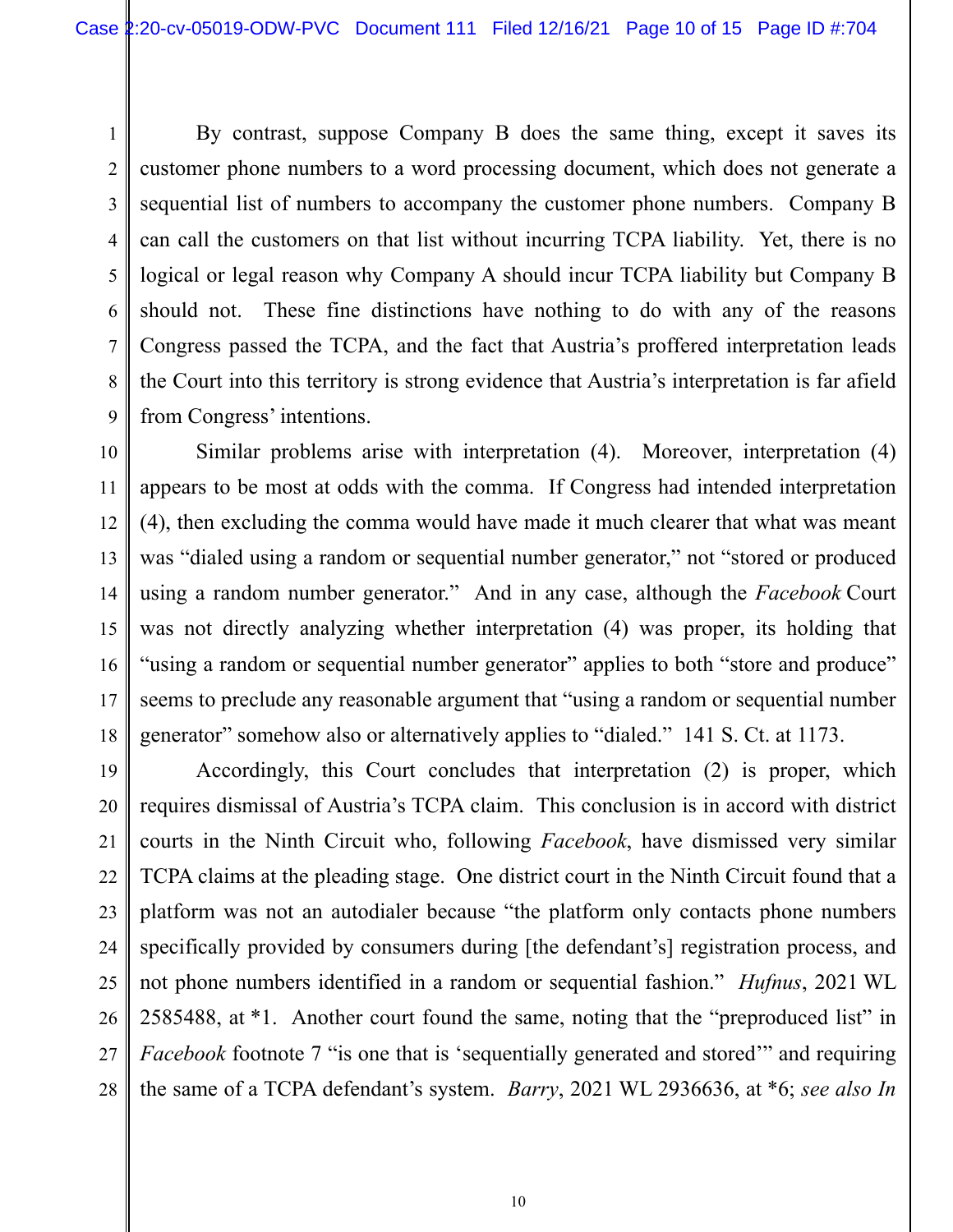1 2 3 4 5 6 7 8 9 *re Portfolio Recovery Assocs.*, 2021 WL 5203299, at \*4; *Timms*, 2021 WL 2354391, at \*7. This Court joins these courts in finding that a system that selects phone numbers from a prepopulated list does not constitute an autodialer where the prepopulated list was not itself generated using a random or sequential number generator, even if the phone number selection process itself involves a random or sequential number generator. Here, Austria alleges at most that EGS used a random or sequential number generator in selecting or dialing his number from a prepopulated list; he does not allege that his name was on that prepopulated list due to the work of a random or sequential number generator.

 For these reasons, the Court **GRANTS** EGS's Motion to Dismiss Plaintiff's claim for violations of the TCPA. As Plaintiff's claim is fundamentally grounded on the allegations that EGS, a debt collector, obtained Austria's number from Credit One Bank and not by using a random or sequential number generator, any further amendment of this claim would be futile. Dismissal is therefore **WITHOUT LEAVE TO AMEND**. *Carrico*, 656 F.3d at 1008.

16

10

11

12

13

14

15

## **B. Federal and state debt collection act (FDCPA and Rosenthal Act) claims**

17 18 19 20 21 22 23 24 25 26 27 28 EGS also moves to dismiss Austria's FDCPA and Rosenthal Act claims, asserting that the SAC fails to allege that EGS regularly engages in debt collection or that its principal purpose is debt collection. (Mot. 10–11.) The FDCPA applies to "debt collectors," which it defines as either (1) "any person who uses any instrumentality of interstate commerce or the mails in any business the principal purpose of which is the collection of any debts" (the "principal purpose" definition), or (2) any person "who regularly collects or attempts to collect, directly or indirectly, debts owed or due or asserted to be owed or due another" (the "regularly collects" definition). *McAdory v. M.N.S. & Assocs., LLC*, 952 F.3d 1089, 1093 (9th Cir. 2020) (citing 15 U.S.C. § 1692a(6)), *cert. denied sub nom. DNF Assocs., LLC v. McAdory*, 141 S. Ct. 627 (2020). "The FDCPA uses the phrase 'principal purpose' to refer to a business's most important goal or objective," and debt collection is not a business's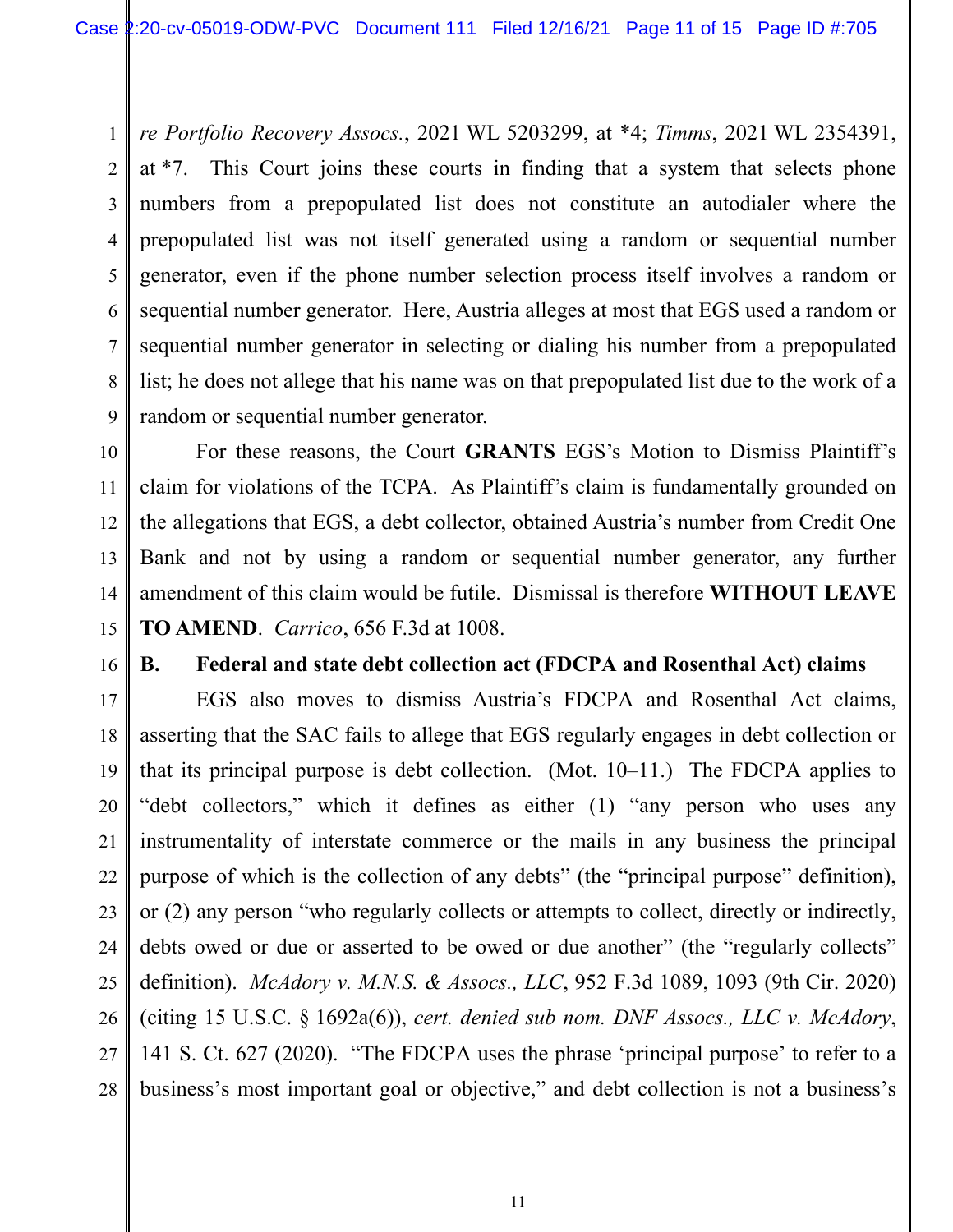principal purpose if debt collection is merely incidental to the business's objectives. *Id.* The "regularly collects" prong, on the other hand, concerns whether debt collection is among the business's regular activities. *Id.*

The Rosenthal Act's definition of a "debt collector" is broader and more inclusive than the FDCPA's, *Robinson v. Managed Accts. Receivables Corp.*, 654 F. Supp. 2d 1051, 1060 n.8 (C.D. Cal. 2009), and includes "any person who, in the ordinary course of business, regularly, on behalf of himself or herself or others, engages in debt collection," Cal. Civ. Code § 1788.2(c).

 First, Austria sufficiently alleges that EGS is a debt collector under the FDCPA "principal purpose" definition. The question is simply whether it is plausible that debt collection is EGS's "dominant, or principal, objective." *McAdory*, 952 F.3d at 1093. The answer is yes: Austria alleges that EGS had a business relationship with Credit One Bank under which Credit One compensated EGS for collecting debts. Austria also alleges that EGS used a complex automated telephone system to collect those debts and that EGS, in its calls, expressly represented that they were calling to collect that debt. Moreover, in contacting Austria, EGS obscured the difference between EGS and Credit One, the entity to whom Austria purportedly owed debt. Under these facts, it is plausible that EGS's principal purpose was debt collection.

Austria also sufficiently alleges that EGS is a debt collector under the FDCPA "regularly collects" definition. As alleged, EGS had a vendor agreement with Credit One Bank, and was hired by Credit One to make collection calls on behalf of Credit One. Over the course of several months, Austria received hundred of calls on his cell phone from EGS representatives stating their intent to collect an alleged debt related to his account at Credit One Bank. Under these facts, it is plausible that EGS makes similar attempts with other debtors and therefore regularly collects debts.

The Rosenthal Act's definition of debt collector is broader than the FDCPA's. *Robinson*, 654 F. Supp. 2d at 1060 n.8. As Austria's allegations regarding EGS's

1

2

3

4

5

6

7

8

9

10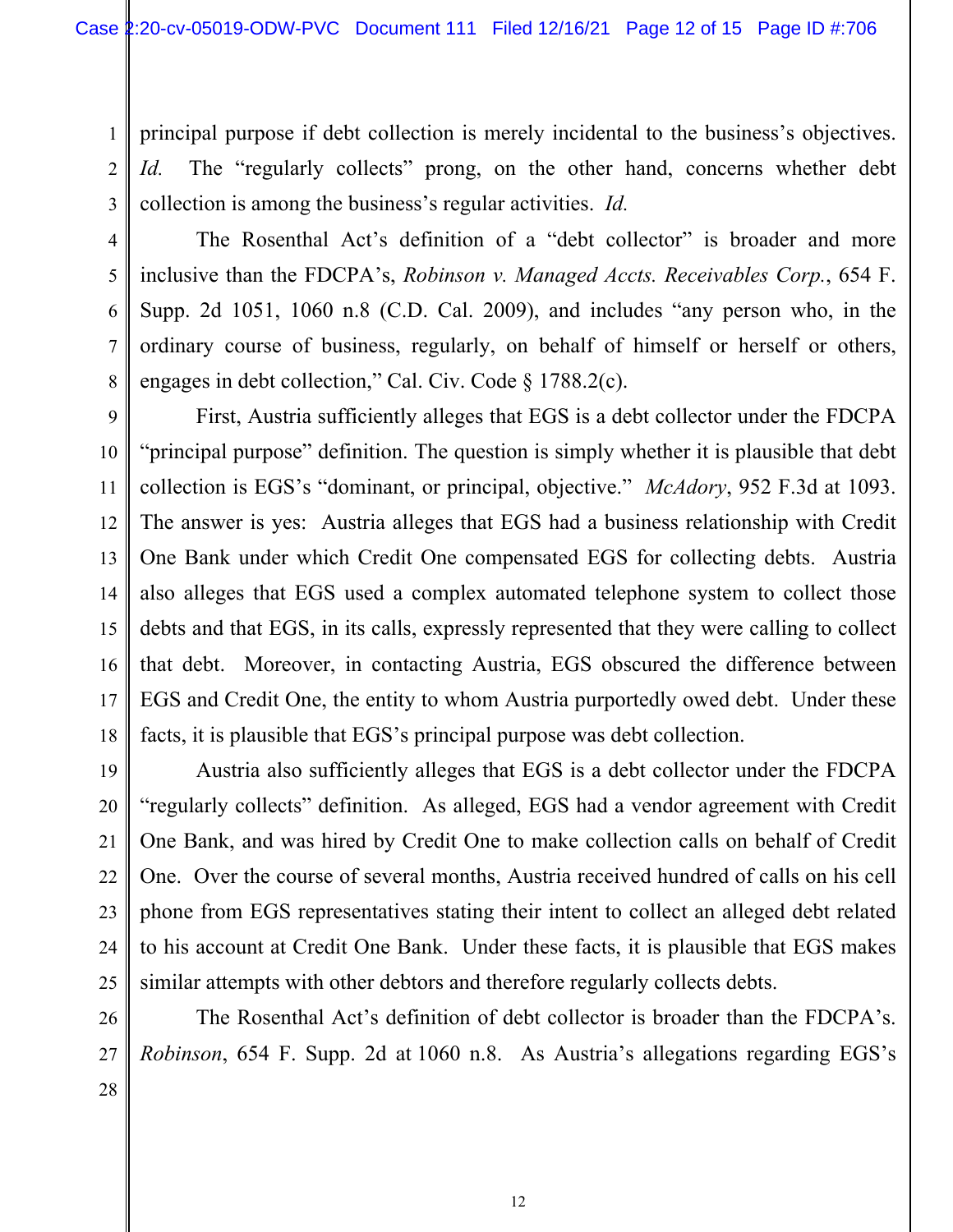1 2 status as a debt collector are sufficient under the FDCPA, they are sufficient under the Rosenthal Act as well.

 For these reasons, the Court **DENIES** EGS's motion as to Plaintiff's claims under the FDCPA and Rosenthal Act.

## **C. Intrusion upon seclusion claim**

6 7 8 Finally, EGS moves to dismiss Austria's claim is for intrusion upon seclusion. (Mot. 11–12.) Under California common law, intrusion upon seclusion is actionable "if the intrusion would be highly offensive to a reasonable person." *Deteresa v. Am. Broad. Cos.*, 121 F.3d 460, 465 (9th Cir. 1997). Courts have repeatedly found that "unwanted calls, received at inconvenient times, generally invade an individual's privacy and right to be let alone." *Los Angeles Lakers, Inc. v. Fed. Ins. Co.*, 869 F.3d 795, 802 (9th Cir. 2017) (citing Restatement (Second) of Torts § 652B (1977)). "To state a claim for intrusion upon seclusion under California common law, a plaintiff must plead that (1) a defendant intentionally intruded into a place, conversation, or matter as to which the plaintiff has a reasonable expectation of privacy, and (2) the intrusion occurred in a manner highly offensive to a reasonable person." *In re Facebook, Inc. Internet Tracking Litig.*, 956 F.3d 589, 601 (9th Cir. 2020) (cleaned up), *cert. denied sub nom. Facebook, Inc. v. Davis*, 141 S. Ct. 1684 (2021). EGS moves to dismiss this claim on the grounds that Austria does not sufficiently allege (1) that EGS intended to intrude, (2) that EGS violated any reasonable expectation of privacy, or (3) that EGS's conduct was highly offensive under California law. EGS is incorrect on each point.

3

4

5

EGS first argues that the SAC's allegations regarding its own intent are deficient because Austria "fails to allege that EGS had actual knowledge of any desire not to be contacted by phone regarding his Credit One Bank Account." (Mot. 11–12.) EGS's argument rests on the assumption that its alleged intrusions into Austria's privacy cannot be intentional unless and until EGS had actual knowledge that Austria had revoked consent to have his privacy invaded in that way. EGS provides no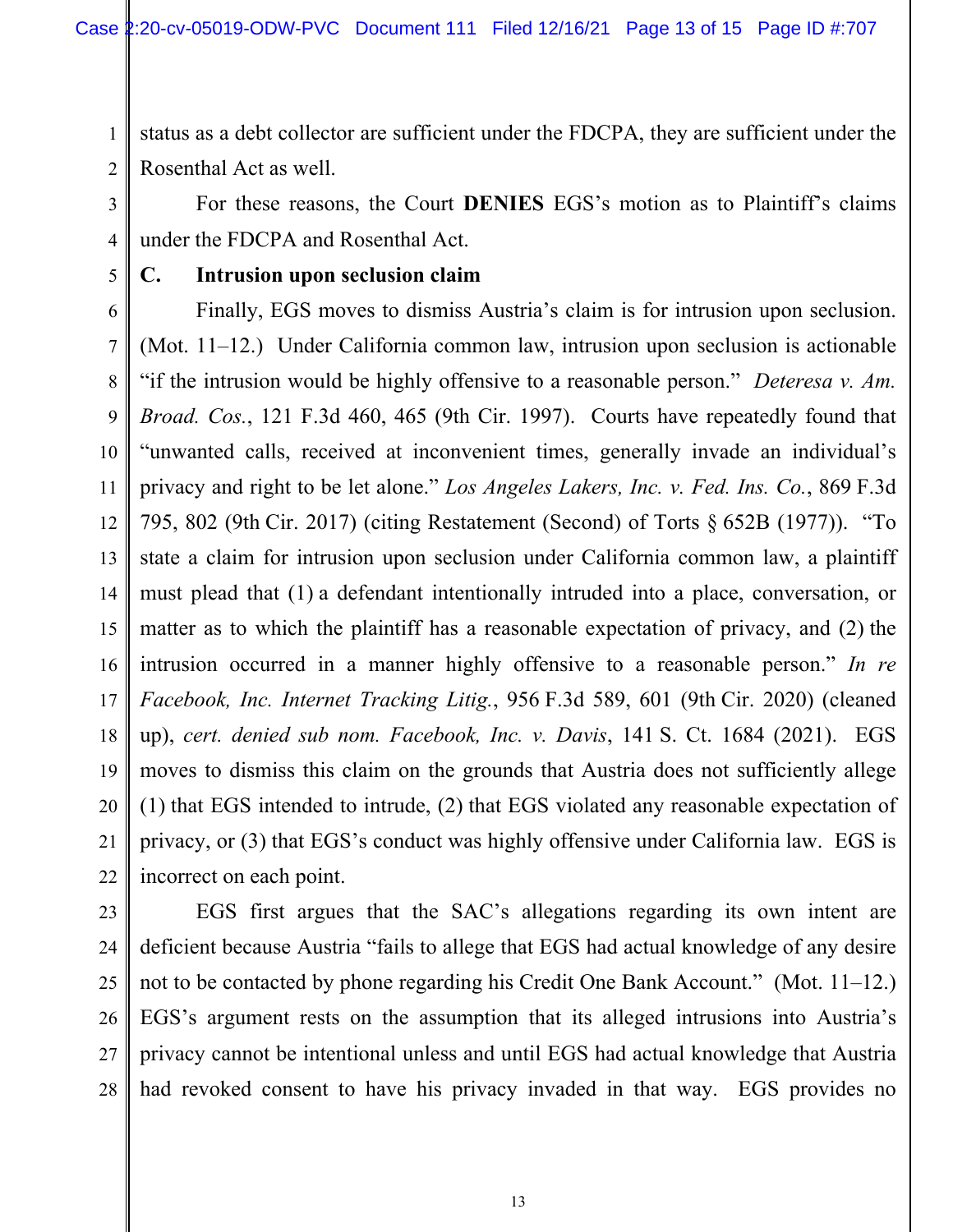3 4 authority for this assumption, and in any case, it appears contrary to California law. *Shulman v. Grp. W Prods., Inc.*, 18 Cal. 4th 200, 232 (1998) (noting that merely violating a zone of physical or sensory privacy around the plaintiff constitutes actionable intrusion).

EGS then argues that Austria fails to allege he had "a reasonable expectation that he would not be contacted by Defendant" because the calls were related to his Credit One account, meaning Austria should have expected that he might be contacted in connection with that account. (Mot. 12.) This assertion is contrary to case law because "[r]epeated and continuous phone calls in an attempt to collect a debt give rise to a claim for intrusion upon seclusion." *Inzerillo v. Green Tree Servicing LLC*, No. 13-cv-06010-MEJ, 2014 WL 1347175, at \*4 (N.D. Cal. Apr. 3, 2014). Austria plausibly claims a reasonable expectation in the privacy interest that EGS invaded when it repeatedly called him over the course of several months.

14 15 16 17 18 19 20 21 Finally, EGS argues that Austria fails to allege EGS's conduct was highly offensive to a reasonable person because EGS was simply making phone calls related to an account that Plaintiff opened. (Mot. 12.) EGS's argument, however, fails to address the allegations in the SAC regarding the invasive nature of the timing, volume, and frequency of the phone calls. The mere fact that an individual may owe a debt does not mean that individual has revoked his common law right to be free of offensive intrusions upon his seclusion. Austria sufficiently alleges that EGS engaged in highly offensive conduct for the purpose of this claim.

22 23 The Court therefore **DENIES** EGS's Motion to Dismiss as to Austria's claim for intrusion upon seclusion.

24 ///

1

2

5

6

7

8

9

10

11

12

- 25 ///
- 26 ///
- 27 ///
- 28 ///